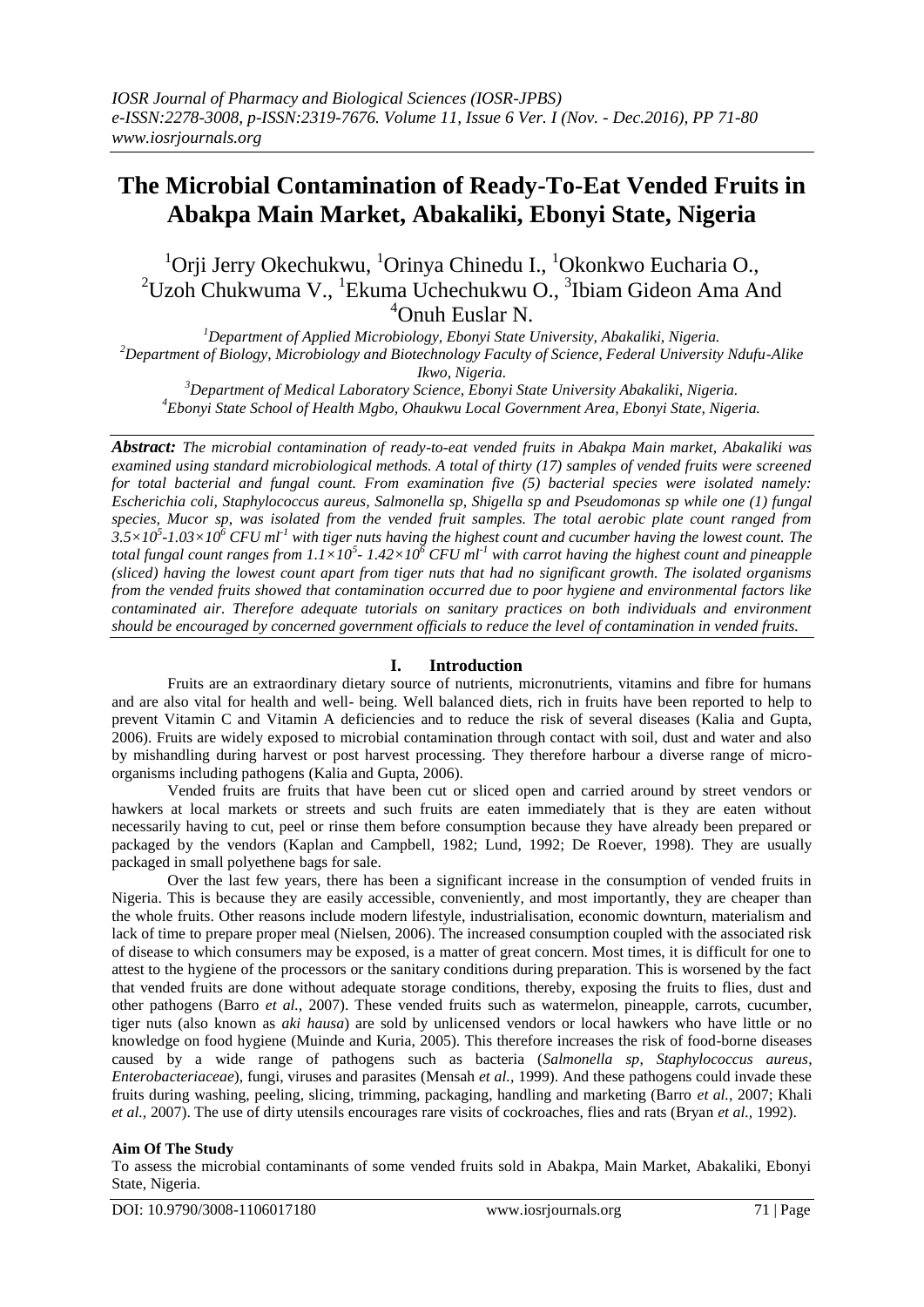## **Objectives Of The Study**

Determination of total aerobic bacteria plate count and total fungal count.

Isolation and identification of bacteria and fungi contaminants from the different ready-to-eat vended fruits. Determination of the percentage frequency distribution of the microbial isolates on the ready-to-eat vended fruits.

## **Statement Of Problem**

Fruits continue to remain a source of nutrients that are very essential to human health and these nutrients help to reduce the risk of some life threatening diseases like cancer and cardiovascular diseases. Fruits have played a good role in the human health and that is why today they are highly purchased in the markets and streets as well. Some of these fruits are sold in a packaged way that the buyer or consumer does not need to wash or cut the fruits before eating. And most of these vendors are in experienced based on personal hygiene that is to say that during processing, these ready-to-eat vended fruits are exposed to contaminated air, unclean utensils and unclean environment. This is why it is necessary to check for the microbial contamination of such fruits to have an insight on the risk people expose their health to these vended fruits when purchased.

#### **Significance**

This study will help give an idea on how contamination of these ready-to-eat vended fruits can pose a threat to human health based on food poisoning.

It will also create awareness to the role of concerned government health officials in the control of microbial contamination in these ready-to-eat vended fruits.

## **II. Materials And Methods**

#### **Study Area**

This study was conducted in Applied Microbiology Laboratory Unit, Ebonyi State University, Abakaliki while the samples were collected from different fruit vendors in Abakpa Main Market, Abakaliki, Ebonyi State. Abakpa Main Market, Abakaliki, also known as "meat market" is the largest market in Ebonyi State with different people selling different items like foodstuffs, fruits, vegetables, wears and other exciting goods. A great number of traders there are involved in fruit selling. And most of them are sliced or processed because most of their customers may not be able to afford or have time to process the fruits properly.

#### **Materials and Reagents**

The materials and reagents used during the course of this research include: weighing balance, beakers, conical flasks, autoclave, petri-dishes, 70% ethanol, non-absorbent cotton wool, aluminium foil, test tubes, wire loops, incubators, microscope, blender, nutrient agar, potato dextrose agar, mannitol salt agar, salmonellashigella agar, macConkey agar, peptone water and distilled water.

#### **Collection of samples**

A total of seventeen (17) vended fruit samples consisting of carrot, cucumber, tiger nuts, sliced watermelon and pineapple were collected. The sliced watermelon and carrot were collected from four different fruit vendors while the cucumber, sliced pineapple and tigernuts were collected from three different fruit vendors. They were all collected and put into different white polyethene bags to differentiate them based on the vendors they were bought from.

#### **Analysis procedure**

**Media preparation:** The different media which included nutrient agar, potato dextrose agar, mannitol salt agar, macConkey agar and salmonella-shigella agar; and peptone water were prepared according to the manufacturer's instruction.

**Isolation of micro-organisms from the vended fruit samples:** About 10g of each of the fruit samples were weighed and homogenised in 90ml of sterile distilled water using an electric blender. Then, ten-fold dilutions of the homogenates were made with sterilized peptone water; after that  $1 \text{ ml}$  of the  $10^{-4}$  dilutions of thehomogenates were dispensed into the petri-dishes that were labelled based on the agar used by pour plate method and allowed to gel. After gelling, the petri-dishes that contained mannitol salt agar, nutrient agar, macConkey agar and salmonella-shigella agar were incubated at 37°C for 24hours while the petri-dishes that contained potato dextrose agar were incubated at 25°C for 3days.

The nutrient agar, macConkey agar, mannitol salt agar and salmonella-shigella agar were used to check for total bacterial count, total coliform count, presence of *Staphylococcus aureus*, *Salmonella* and *Shigella spp* respectively.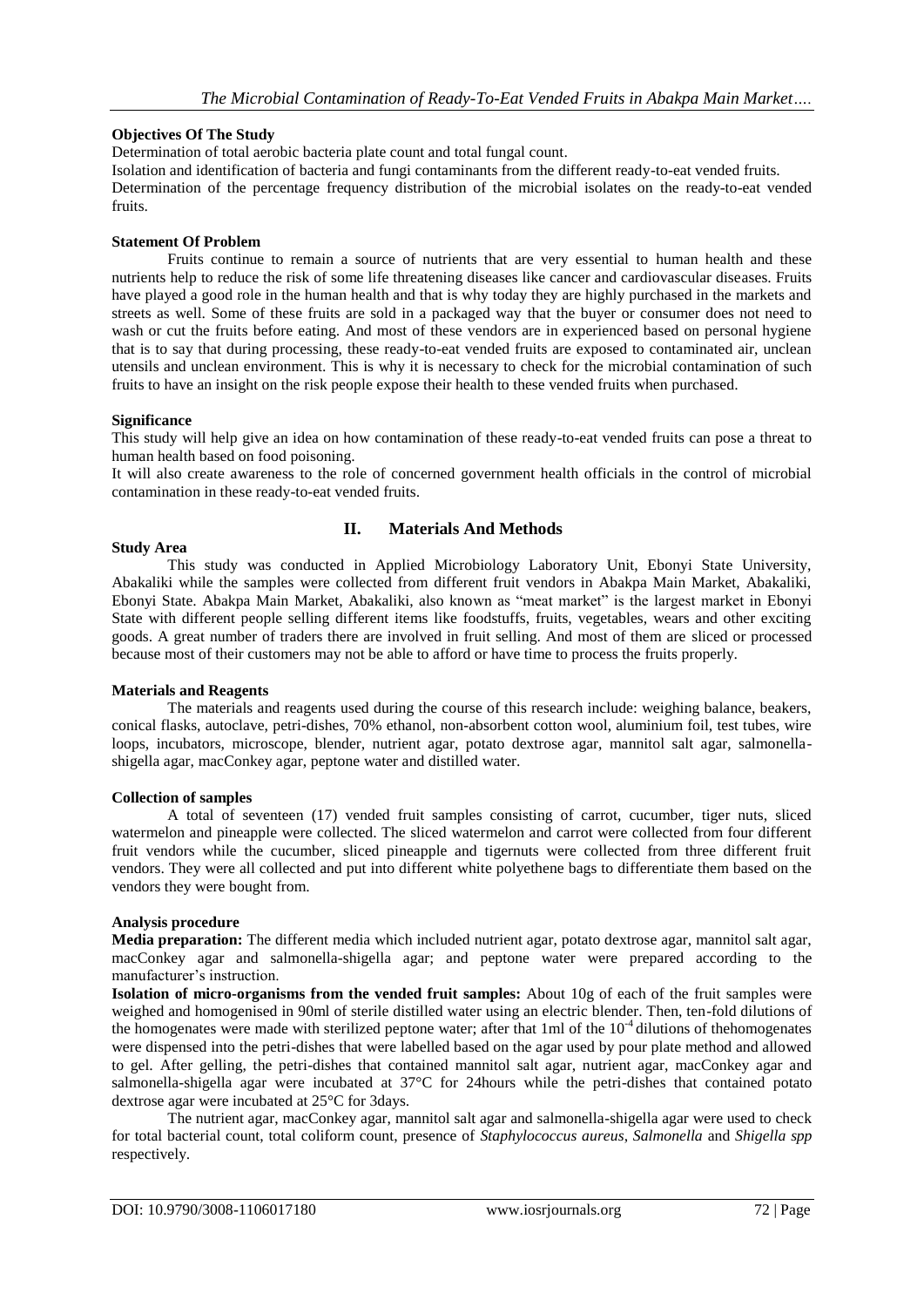At the end of the incubation period, the plates were brought out of the incubators and the colonies were counted using a colony counter device and each count was expressed in colony forming unit per ml (CFU mlˉ).

#### **Isolation of the cultured micro-organisms**

The distinct colonies on nutrient agar and potato dextrose agar were carefully examined using microscope for their morphological characteristics like colour. Then these colonies were subcultured on nutrient agar using streaking method and were incubated at 37°C for 24hours.

## **Identification of Isolates**

Gram staining and other biochemical tests were carried out based on the method of Cheesbrough (2006). The biochemical tests performed here included catalase test, oxidase test, indole test and coagulase test. **Biochemical tests**

**Catalase test:** The discrete colonies of each of the isolates were collected with a wooden stick and emulsified in a drop of hydrogen perioxide  $(H_2O_2)$ . Bubbles of gas indicated a positive result according to Cheesbrough (2006).

**Indole test:** Here a little portion of each of the isolates was inoculated into 5ml of sterilised prepared peptone water which was contained in different test tubes using a wire loop. And then, the testtubes containing the organisms were left to incubate at 37°C for 48hours. After incubation period, 3-4drops of indole reagent known as Kovac's reagent was added and shook gently. A positive result gave a red surface layer after 10minutes while a negative result gave no red surface layer after 10minutes according toCheesbrough (2006).

**Oxidase test:** A piece of filter paper was placed in a clean petri dish and 2-3drops of freshly prepared oxidase reagent was added. With the aid of a wooden stick, discrete colonies of the isolates were collected separately and smeared on the filter paper. A positive result gave a purple-blue colouration after 10seconds while a negative result gave no such colour after 10seconds according to Cheesbrough (2006).

**Coagulase test:**A drop of distilled water was placed on each end of a slide and a colony of the test organism was emulsified in each of the drops to form a thick suspension. Then a loopful of plasma was added to one of the suspensions and swirled gently. A positive result showed clumping after 10secconds while a negative result showed no clumping after 10secondsaccording to Cheesbrough (2006).

**Gram staining:**A thin smear of the isolates were made on different slides with the aid of a wire loop and left to dry and after they were heat fixed and allowed to cool. Then the different smears were covered with crystal violet stain for 30-60seconds and rapidly washed off with clean water. Then the smears were covered with Lugol's iodine for 30-60seconds and rapidly washed off with clean water. The smears were decolourised rapidly with alcohol and washed out immediately with clean water. Then the smears were covered with safaranine for 30-60seconds and washed immediately with clean water. The stained smears were then allowed to air-dry. After drying, a few drops of oil immersion were dropped on the stained smears and viewed with the aid of a microscope  $(x100)$  oil objective lens) to check for the microscopic properties of the organisms like the Gram reaction, morphology (Cheesbrough, 2006).

For the fungal isolate, a drop of lactophenol cotton blue stain was dropped in the centre of a clean slide. And then a fragment of the fungus was collected with the aid of a wireloop and placed in the drop of the stain and teased gently and covered with a coverslip. The coverslip was not pushed down or tapped to avoid the dislodging of the conidia from the conidiophores. Then the stained isolate was viewed under the microscope with  $\times$ 10 and  $\times$ 40 objective lens for its morphological characteristics (Cheesbrough, 2006).

## **III. Results**

The results of the microbial contamination of the processed vended fruit samples collected from different fruit vendors in Abakpa Main market, Abakaliki are presented in the following tables.

Table 1 shows the result of the average microbial load of the vended fruit samples in Colony forming unit per ml (CFU ml<sup>-1</sup>). It reveals that tiger nuts has the highest average total aerobic plate count of  $1.03 \times 10^6$ , followed by watermelon (sliced),  $1.0 \times 10^6$ , while cucumber has the lowest,  $3.5 \times 10^5$ . Moreover, in the total fungal count carrot has the highest of  $1.42 \times 10^6$ , followed by watermelon,  $1.26 \times 10^6$ . No significant fungal growth was observed in tiger nuts.

Table 2 shows the result of the morphological and biochemical characteristics of the microbial isolates from the ready-to-eat vended fruit samples. It reveals that a total of six (6) micro-organisms were isolated. Out of these isolates, five were bacterial isolates namely: *Salmonella sp*, *Pseudomonas sp*, *Escherichia coli*, *Shigella sp* and *Staphylococcus aureus*; and one fungal isolate, *Mucor sp*. All the bacterial isolates are rod-shaped and Gram negative except for *Staphylococcus aureus* that is cocci in shape and Gram positive. Moreover, all bacterial isolates are catalase positive while four bacterial isolates are coagulase positive except for *Pseudomonas sp* which is coagulase negative.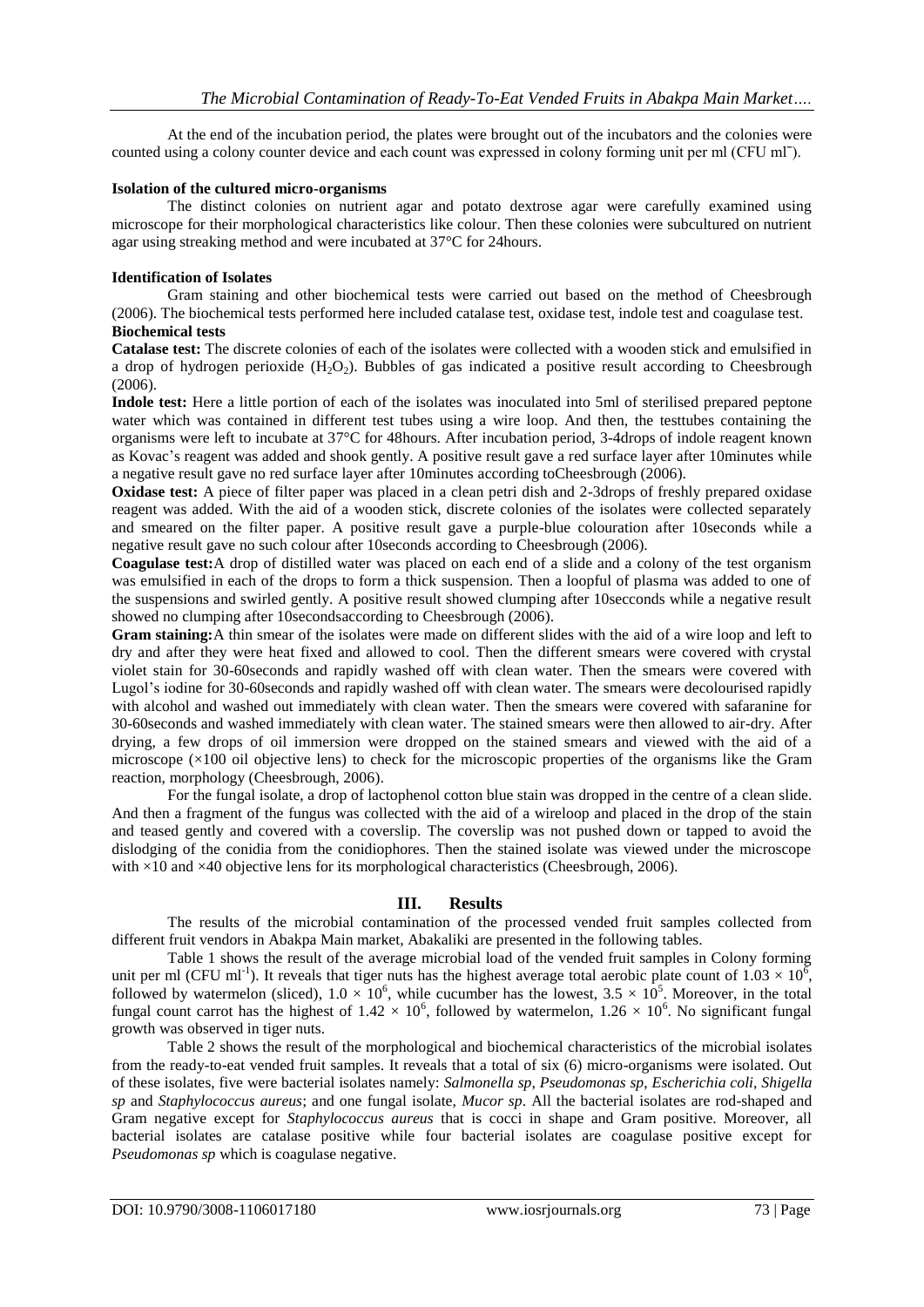Figure 1 shows the percentage frequency of occurrence of the microbial isolates in the ready-to-eat vended fruit samples. It shows that *Escherichia coli* has the highest occurrence, 5(83.3%), followed by *Salmonella sp*, *Staphylococcus aureus* and *Mucor sp*with 4(66.7%) respectively. *Pseudomonas sp*and *Shigella sp* has the least occurrence of 2(33.3%).

| <b>Vended Fruit</b>       | <b>Vendors</b> | <b>Total Aerobic Plate Count</b> | <b>Average TAPC</b>  | <b>Total Fungal Count</b> | <b>Average TFC</b>   |
|---------------------------|----------------|----------------------------------|----------------------|---------------------------|----------------------|
| <b>Samples</b>            |                | (TAPC)                           |                      | (TFC)                     |                      |
| <b>Carrot</b>             | $\mathsf{A}$   | $9.6 \times 10^{5}$              |                      | $1.44 \times 10^{6}$      |                      |
|                           | B              | $6.7 \times 10^{5}$              | $7.97 \times 10^{5}$ | <b>TNTC</b>               | $1.42 \times 10^{6}$ |
|                           | $\mathsf{C}$   | <b>TNTC</b>                      |                      | $8.3 \times 10^{5}$       |                      |
|                           | D              | $7.6 \times 10^{5}$              |                      | $1.99 \times 10^{6}$      |                      |
| Watermelon                | E              | <b>TNTC</b>                      |                      | $1.77 \times 10^{6}$      |                      |
| (sliced)                  | F              | $1.6 \times 10^{6}$              | $1.0 \times 10^{6}$  | $6.4 \times 10^{5}$       | $1.26 \times 10^{5}$ |
|                           | G              | $9.7 \times 10^{5}$              |                      | $2.02 \times 10^{6}$      |                      |
|                           | H              | $4.4 \times 10^{5}$              |                      | $6.1 \times 10^{5}$       |                      |
| <b>Pineapple</b> (sliced) |                | $4.2 \times 10^{5}$              |                      | <b>TNTC</b>               | $1.1 \times 10^{5}$  |
|                           |                | $9.0 \times 10^{4}$              | $5.6 \times 10^{5}$  | $1.1 \times 10^{5}$       |                      |
|                           | K              | $1.17 \times 10^{6}$             |                      | <b>TNTC</b>               |                      |
| <b>Cucumber</b>           | L              | $3.2 \times 10^{5}$              |                      | $4.5 \times 10^{5}$       | $3.0 \times 10^{5}$  |
|                           | M              | $5.4 \times 10^{5}$              | $3.5 \times 10^{5}$  | NG                        |                      |
|                           | N              | $1.8 \times 10^{5}$              |                      | $9 \times 10^4$           |                      |
| <b>Tiger nuts</b>         | $\Omega$       | $1.04 \times 10^{6}$             |                      | NG                        |                      |
|                           | P              | $9.4 \times 10^{5}$              | $1.03 \times 10^{6}$ | NG                        | NG                   |
|                           | Q              | $1.12 \times 10^{6}$             |                      | NG                        |                      |

Table 1: Average microbial load of ready-to-eat vended fruit samples (CFU ml<sup>-1</sup>)

**Keys: TNTC:** To Numerous To Count **NG:** No Growth

| Table 2: Morphological and Biochemical characteristics of the microbial isolates from the ready-to-eat vended |
|---------------------------------------------------------------------------------------------------------------|
| fruit samples.                                                                                                |

| S/N | <b>Vended Fruit</b> | Biochemical                                  |        |                | test                  | <b>GRAM REACTION</b>           |       | Morphological | Probable organisms                                             |                          |
|-----|---------------------|----------------------------------------------|--------|----------------|-----------------------|--------------------------------|-------|---------------|----------------------------------------------------------------|--------------------------|
|     | samples             | CA<br>$_{\rm CO}$<br><b>OX</b><br><b>IND</b> |        |                |                       | Shape Arrangement<br>$+ve/-ve$ |       |               | characteristics                                                |                          |
|     |                     |                                              |        |                |                       |                                |       |               |                                                                |                          |
| ı   | Carrot              | $\ddot{}$                                    |        |                |                       |                                | Rod   | Single        | Pale white with<br>black edges                                 | Salmonella species       |
|     |                     | $\overline{+}$                               | $+$    | $+$            | ٠                     | ٠                              | Rod   | Single        | Yellow-green                                                   | Pseudomonas<br>species   |
|     |                     | $\ddot{}$                                    | ä,     | ä,             | $+$                   | ä,                             | Rod   | Single        | Pink                                                           | Escherichia coli         |
|     |                     | $\overline{+}$                               | ä,     | $+$            | $\ddot{}$             | $\overline{+}$                 | Cocci | Group         | Yellow                                                         | Staphylococcus<br>aureus |
|     |                     |                                              |        |                |                       |                                |       |               | Cottony dark-grey<br>branched with<br>round<br>sporangiospores | Mucor species            |
|     | Watermelon          | $\ddot{}$                                    | ä,     | ÷.             | $+$                   |                                | Rod   | Single        | Pink                                                           | Escherichia coli         |
| 2   | (Sliced)            | $\ddot{}$                                    |        | ä,             |                       |                                | Rod   | Single        | Pale white with<br>black edges                                 | Salmonella species       |
|     |                     | $\overline{+}$                               | ä,     | $\overline{+}$ | $^{+}$                | $\overline{+}$                 | Cocci | Single        | Yellow                                                         | Staphylococcus<br>aureus |
|     |                     | $+$                                          | ÷,     | ÷              | ÷,                    | ٠                              | Rod   | Single        | Pale white                                                     | Shigella species         |
|     |                     |                                              |        |                |                       |                                |       |               | Cottony dark-grey<br>branched with<br>round<br>sporangiospores | Mucor species            |
|     | Pineapple (Sliced)  | $^{+}$                                       | ä,     | ä,             | $^{+}$                | ä,                             | Rod   | Single        | Pink                                                           | Escherichia coli         |
| 3   |                     | $\overline{+}$                               | ä,     | ÷              | ÷.                    | ÷                              | Rod   | Single        | Pale white with<br>black edges                                 | Salmonella species       |
|     |                     | $\overline{+}$                               | ä,     | $^{+}$         | $\overline{+}$        | ÷                              | Cocci | Group         | Yellow                                                         | Staphylococcus<br>aureus |
|     |                     | $^{+}$                                       |        |                |                       | ä,                             | Rod   | Single        | Pale white                                                     | Shigella species         |
|     |                     |                                              |        |                |                       |                                |       |               | Cottony dark-grey<br>branched with<br>round<br>sporangiospores | Mucor species            |
|     | Cucumber            | $\ddot{}$                                    | ä,     | ä,             | $\ddot{}$             | ÷.                             | Rod   | Single        | Pink                                                           | Escherichia coli         |
| 4   |                     | Ŧ                                            | L.     | $\overline{+}$ | Ŧ                     | $\ddotplus$                    | Cocci | Group         | Yellow                                                         | Staphylococcus<br>aureus |
|     |                     |                                              |        |                |                       |                                |       |               | Cottony dark-grey<br>branched with<br>round<br>sporangiospores | Mucor species            |
|     | <b>Tigemuts</b>     | $\overline{+}$                               | ä,     | ÷,             | $\overline{+}$        | ÷,                             | Rod   | Single        | Pink                                                           | Escherichia coli         |
| 5   |                     | $^{+}$                                       | $^{+}$ | Ŧ              | $\tilde{\phantom{a}}$ | ٠                              | Rod   | Single        | Yellow-green                                                   | Pseudomonas sp           |
|     |                     | Ŧ                                            | ä,     | ÷              | $\tilde{\phantom{a}}$ | ä,                             | Rod   | Single        | Pale white with<br>black edges                                 | Salmonella species       |

**Keys:** CA= Catalase test, + = Positive, CO= Coagulase test, - = Negative, OX= Oxidase test, IND= Indole test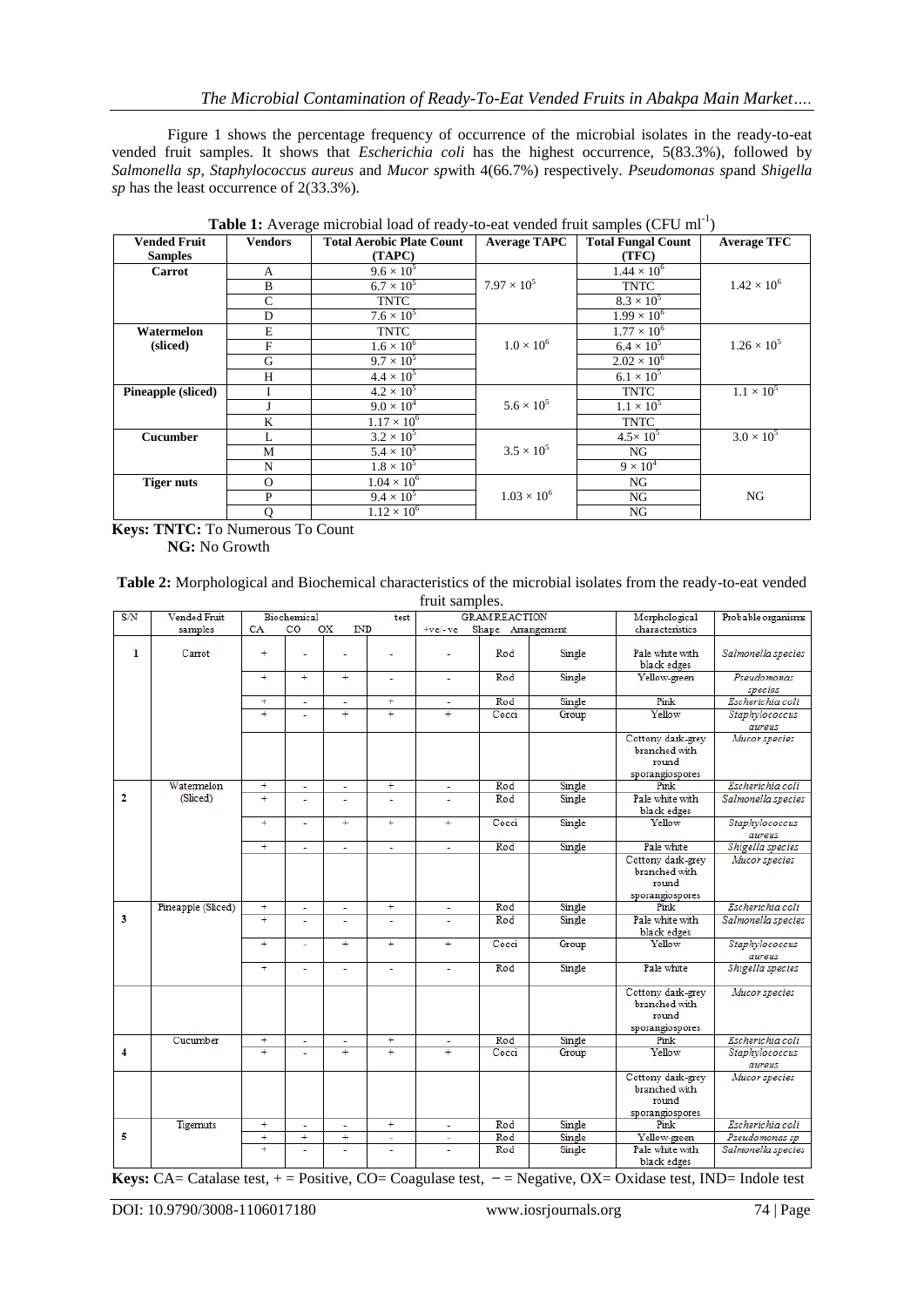

**Figure 1:** Frequency distribution (%) of the microbial isolates on the ready-to-eat vended fruit samples.

Microbial isolates

## **IV. Discussion**

Bacteria and fungi are the common contaminants of our fruits and they could be easily transferred from the vendors to the processed fruits through mishandling. The consumption of ready-to-eat fruits directly from street vendors or hawkers potentially increase the risk of food-borne diseases caused by a wide variety of pathogens, because it is difficult to attest to the hygiene of these vendors or to the sanitary conditions at points of processing as well as the packaging materials. This could pose a threat to human health and this helps to throw light to the microbial contamination of ready-to-eat vended fruits that were collected from different fruit vendors in Abakpa Main market, Abakaliki.

These micro-organisms isolated were *Escherichia coli* (83.3%), *Salmonella sp* (66.7%), *Pseudomonas sp* (33.3%), *Staphylococcus aureus*(66.7%), *Shigella sp* (33.3%) *and Mucor sp* (66.7%). All the microbial isolates apart from *Shigella sp* was reported in the work of Odebisi-Omokanye *et al.,* (2015) in the microbial quality of pre-cut fruits sold in Ilorin, Kwara state; Jolaoso *et al*.,(2010) isolated *Staphylococcus aureus*, *Salmonella sp* and *Escherichia coli* from sliced pineapple and paw-paw. This is further supported by the work of Oranusi and Olurunfemi, (2011) that isolated *Staphylococcus aureus*, *Pseudomonas sp, Salmonella sp* and *Escherichia coli* from ready-to-eat fruits sold in Otta, Ogun state; Tambeker *et al*., (2009) also isolated *Staphylococcus aureus*, *Pseudomonas sp, Salmonella sp* and *Escherichia coli* from street vended fruits juices in Amravati, India. Moreover, the result of this study is in line with the report of Fowoyo, (2012) from aircontaminated vended foods sold in Lokoja, Kogi state.

Most of the isolates in this study may have been introduced into these fruits through faecally polluted water used in washing utensils like knives, trays and polyethene bags used for the packaging of the fruits after slicing or cutting and also exposure of these fruits to low temperatures which encourage the microbial growth of these pathogens (Daniyan and Ajibo, 2011). The presence of *Staphylococcus aureus*, *Pseudomonas sp, Salmonella sp* and *Escherichia coli* was in line with the work of Odebisi-Omokanye *et al.,* (2015) from pre-cut fruits sold in Ilorin. *Staphylococcus aureus*, *Salmonella sp, Shigella sp, Pseudomonas sp* and *Escherichia coli* are environmental isolates and they have been isolated from plants, human skin, animal and dairy products. Their presence in these ready-to-eat fruits may have been through unclean hands of the vendors, contact with sewage and contaminated water (De Roever, 1998). This implies that the fruit samples could serve as a vehicle in the transmission of these pathogens to the consumers of these contaminated fruits.

The presence of *Staphylococcus aureus* may have been introduced into the ready-to-eat fruits through body contact of vendors with the fruits because the organism is a normal flora of the nasal passage, hands and skins of healthy individuals (Nester *et al*., (2006). Odebisi-Omokanye*et al*., (2015) and Ganguli, (2006) reported *Staphylococcus aureus* to have the highest occurrence in fruits and foods respectively. It was recorded to be the second highest occurring isolate with the frequency of occurrence of 4(66.7%). Aboloma, (2008) and Wada-Kura *et al*., (2009) have also reported that the incidence of *Staphylococcus aureus* in food is an indication of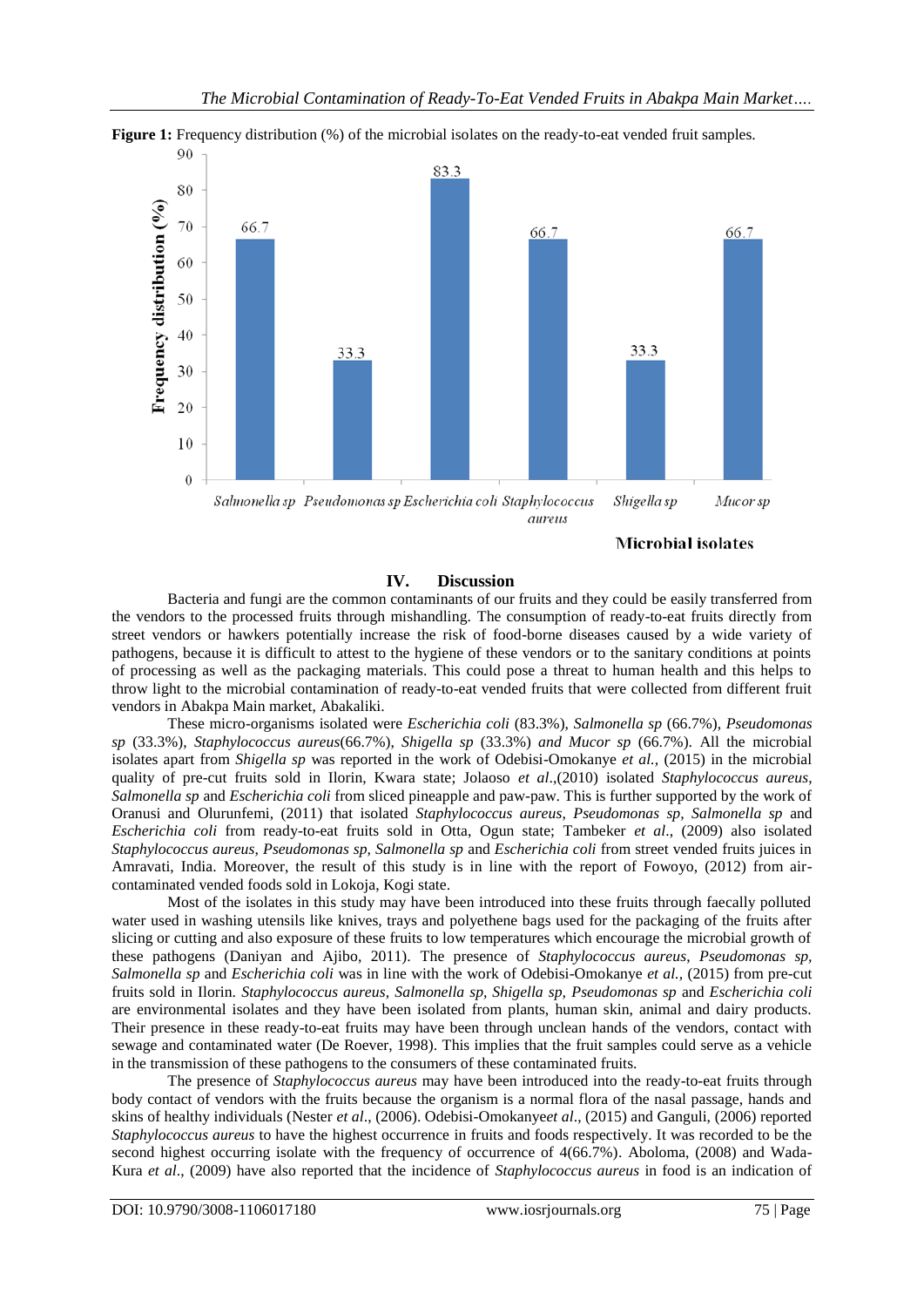environmental and human contamination. This high incidence may have occurred due to the use of polyethene bags for the packaging of these fruits after slicing or cutting them (Little and Mitchell, 2004).

In this study, *Mucor sp, Salmonella sp* and *Staphylococcus aureus* had the same incidence of 4(66.7%). Oviasogie *et al*., (2015) reported such incidence of *Mucor sp*in the assessment of fungal pathogens associated with orange spoilage sold in Benin, Edo state while Oluwatoyin *et al*., (2015) reported such high incidence in *Salmonella sp* and *Staphylococcus aureus* in assessment of the microbial safety of polyethylene packaged sliced fruits sold in Abeokuta, Ogun state. The presence of *Mucor sp* promotes the contamination and because they are ubiquitous they can be found on fresh vegetables, fruits and other substances that give nutrients. They are also able to withstand high concentration of sugar and they can survive in the absence of water or moisture. Such high occurrence may have occurred as a result of the exposure of these ready-to-eat fruits to dusty or muddy areas. Most of these fruit vendors stay near stagnant water of gutters which may serve as an entry for fruit contamination. Frank and Warribor, (2006) reported that the microbial load on leafy vegetables and fruits increase with time during storage. When these fruits are stored at inappropriate temperatures, they tend to attain temperatures that are suitable for the microbial growth of these pathogens to cause diseases when ingested (Bryan *et al*., 1992; Muinde and Kuria, 2005).

The results show that *Escherichia coli* had the highest frequency of occurrence of 5(83.3%) and it conforms to the report by Daniyan and Ajibo, (2011) and Daniel *et al*., (2014) in sliced fresh fruits sold in Minna and Bida metropolis respectively. *Escherichia coli* is regarded as primary indicator for microbiological quality of food and water and this shows that these fruits are not safe for human consumption. According to CDC, (2011), the main transmission of *Escherichia coli* was through faecally contaminated food or water. The high occurrence may have occurred in the contact of contaminated water with the fruits during washing of the fruits and also the inadequate washing of hands by the fruit vendors (Tambekar *et al*., 2007). Some of these fruit vendors get their water from unclean sources like dirty streams and also they could use very little quantity of water to wash or rinse all the fruits. The low occurrence of *Pseudomonas sp* and *Shigella sp* was also reported by Fowoyo, (2012) in the assessment of air contaminated vended foods sold in Lokoja, Kogi state.

These ready-to-eat fruits may get contaminated from knives used for cutting or slicing, improper human handling and processing, tables or trays used during peeling and cutting, rinsed water, washing buckets and packaging materials as these fruits are cut, washed, wrapped with transparent polyethene bags and sold to the consumers. The presence of these possible pathogens in the analysed fruit samples should be of great importance to the vendors, consumers and concerned arms of government.

#### **V. Conclusion**

In conclusion, the result from this study has shown that poor hygiene of the vendors and environmental factors could cause the microbial contamination of these processed vended fruits sold in Abakpa Main market, Abakaliki. From time to time, government health officials should give attention to the market especially these fruit vendors, at least to put on check how these vended fruits are processed which includes the type and source of water used, the condition of the utensils and most especially the personal hygiene of the fruit vendor to reduce help the rate of vended fruit contamination. Public awareness programs can also be used as a measure to educate these fruit vendors on personal and environmental hygiene to reduce contamination.

#### **References**

- [1]. Abano, E.E., Amoah, K.K., (2011). "Effect of moisture content on the physical properties of tiger nut (*Cyperus esculentus*)". *Asian Journal of Agricultural Research* 5:56-66.
- [2]. Abbott, Catherine (2012). The Year-Round Harvest: A Seasonal Guide to Growing, Eating, and Preserving the Fruits and Vegetables of Your Labour. *Adams Media*. pp. 54-55.
- [3]. Aboloma, R.I., (2008). Microbiological analysis of bread samples from bakery to sale points in Ado-Ekiti, Ekiti state, Nigeria. *Biol. Environ. Sci. J. Tropics*, 5:77-81.
- [4]. Adebayo-Tayo, B.C., Okonko, I.O., Esen, C.U., Odu, N.N., (2012). Microorganisms Associated with Spoilage of Stored Vegetables in Uyo Metropolis, Akwa Ibom State, Nigeria. *Nature and Science*,10(3):23-32.
- [5]. Adejuyitan, J.A., Otunola, E.T., Akande, E.A., Bolarinwa, I.F. and Oladokun, F.M., (2009). Some Physicochemical properties of Flour obtained from fermentation of tiger nut (*Cyperus esculentus*) sourced from a market in Ogbomoso, Nigeria. *Afric. J. of Food Science,* 3: 51-55.
- [6]. Al-Ghazali, M.R. and Al-Azawi, S.K., (1990). *Listeria monocytogenes* contamination of crops grown on soil treated with sewage sludge cake. *J. Appl. Bacteriol.,* 69:642–647.
- [7]. Angela, O.E., Ibukunoluwa, A.O. and Oranusi, U.S., (2010). Microbial quality of fruits and vegetables sold in Sango Ota, Nigeria. *Afr. J. Food Sci.*, 4:291-296.
- [8]. Anon (1996). *Ministry of the Environment Guidelines for the Utilization of Biosolids and Other Wastes on Agricultural Land, 1996*. Toronto, ON: Ministry of the Environment[, http://www.ene.gov.on.ca/envision/gp/3425e.pdf.](http://www.ene.gov.on.ca/envision/gp/3425e.pdf)
- [9]. Anon (2001). *Analysis and Evaluation of Preventive Control Measures for the Control and Reduction ⁄ Elimination of Microbial Hazards on Fresh and Fresh-Cut Produce, Chapter IV, Outbreaks Associated with Fresh Produce: Incidence, Growth, and Survival of Pathogens in Fresh and Fresh-Cut Produce*. Rockville, MD: US Food and Drug Administration, [http://www.cfsan.fda.gov/~comm/ift3-4o.html.](http://www.cfsan.fda.gov/~comm/ift3-4o.html)
- [10]. Anon (2001). Diagnosis and Management of Foodborne Illnesses: A *Primer for physicians. MMWR January26*, 50:1-69.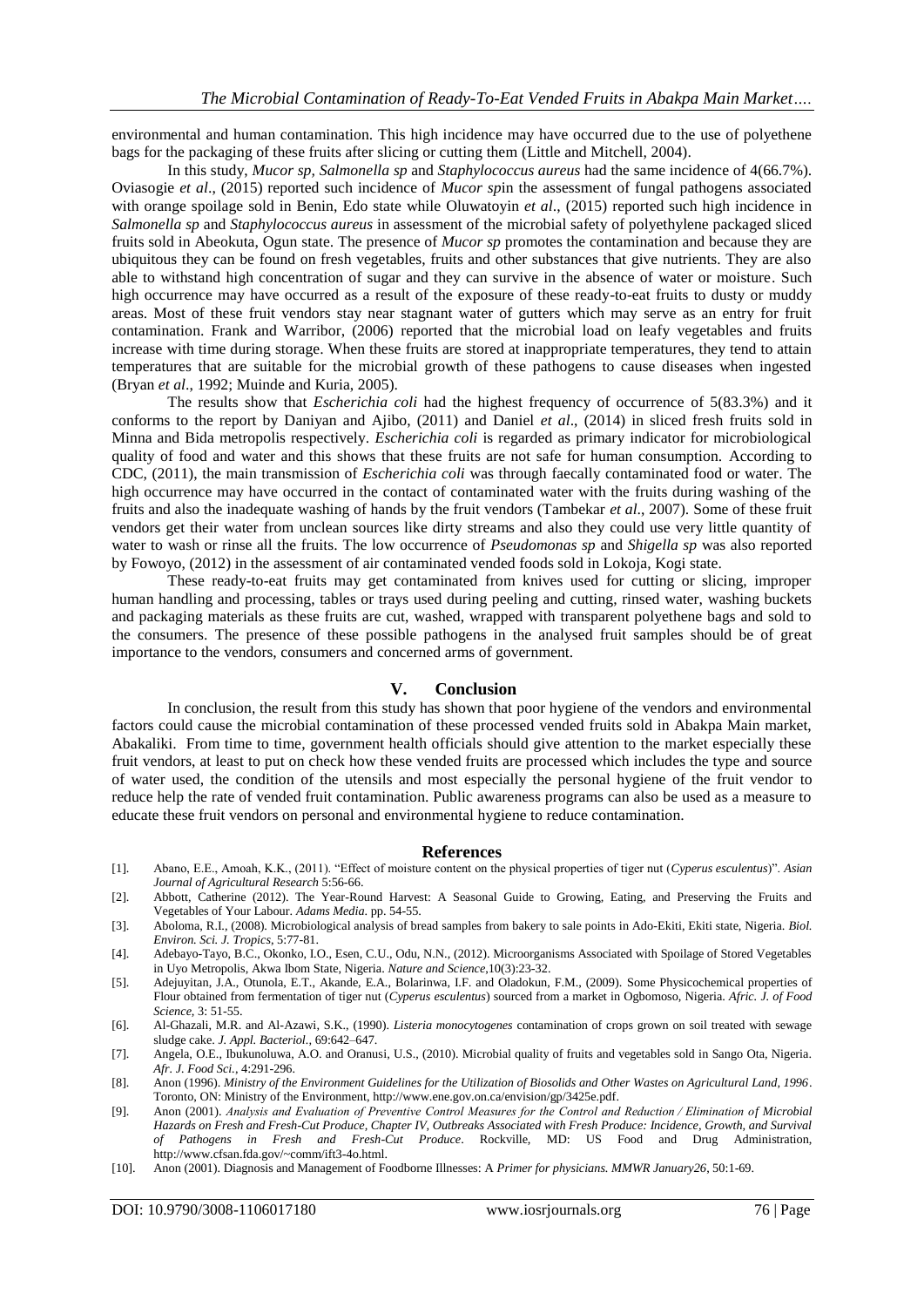- [11]. Anon (2003). *Water for People, Water for Life: Executive Summary*. United Nations World Water Development Report 2003. Paris, France: UNESCO Publ., fro[m http://unesdoc.unesco.org/images/0012/001295/129556e.pdf.](http://unesdoc.unesco.org/images/0012/001295/129556e.pdf)
- [12]. Arshad, Z.I., Amid, A., Yusof, F., Jaswir, I., Ahmad, K., Loke, S.P., (2014). "Bromelain: an overview of industrial application and purification strategies". *Appl. Microbiol. Biotechnol.* 98(17):7283-7297.
- [13]. Avery, L.M., Killham, K. and Jones, D.L., (2005). Survival of *E. coli* O157: H7 in organic wastes destined for land application. *J. Appl. Microbiol.,* 98:814–822.
- *[14].* Baeza, R., Rössler, C.E., Mielnicki, D.M., Zamora, M.C., Chirife, J., (2007). Simplified prediction of *Staphylococcus aureus* growth in a cooked meat product exposed to changing environmental temperatures in warm climates.*Rev Argent Microbiol., 39(4):237-42.*
- [15]. Baranska, Malgorzata; Schulz, Hartwig; Baranski, Rafal; Nothnagel, Thomas; Christensen, Lars P., (2005). In situ simultaneous analysis of polyacetylenes, carotenoids and polysaccharides in carrot root tissue. *Physiological Plant Pathology* 13(2): 241-246.
- [16]. Barro, N., Bello, A.R., Savadogo, A., Ouattara, C.A.T., Ilboudo A.J. and Traore A.S., (2006). Hygienic status assessment of dish washing waters, utensils, hands and pieces of money from street food processing sites in Ouagadougou (Burkina Faso). *African Journal Biotechnology* (5): 1107-1112.
- [17]. Bartholomew, D.P., Paul, R.E., and Rohrbach K.G., (2002). The pineapple: botany, production and uses. *Commonwealth Agricultural Bureau, Intl*. pp. 320.
- [18]. Bean, N.H. and Griffin, P.M., (1990). Foodborne disease outbreaks in the United States, 1973-1987: pathogens, vehicles and trends. *J. Food Prot.,* 53(9):804-817.
- [19]. Belewu, M.A. and Belewu, K.Y., (2007). Comparative physiochemical evaluation of tiger nut, soyabean and coconut milk sources. *Int. Journal Agric. Biol.*, 9:785-787.
- [20]. Benjamin, L.R., McGarry, A., Gray, D., (1997). "The root vegetables: Beet, carrot, parsnip and turnip". *The Physiology of Vegetable Crops.* Wallingford, UK: *CAB International*, pp. 553-580.
- [21]. Beuchat, L.R., (1996) Pathogenic microorganisms associated with fresh produce. *J. Food Prot.* 59:204–216.
- [22]. Blostein, J., (1991). An outbreak of Salmonella javiana associated with consumption of watermelon. *J. Environ. Health*. 56:29-31.
- [23]. *Brickell, Christopher (ed) (1992). The Royal Horticultural Society Encyclopedia of Gardening (Print). London: Dorling Kindersley. p. 333*
- [24]. Bryan, F.L., Teufel, P., Riaz, S., Roohi, S., Qadar, F. and Malik, Z.U.R., (1992). Harzards and critical control points of streetvended chat, a regionally popular food in Pakistan. *Journal Food Prot.,* 55: 708-713.
- [25]. CDC, (1990). CDC surveillance summaries; March 1, 2000. *MMWR*, 39(SS-1):15-23.
- [26]. CDC, (2000). CDC surveillance summaries; March 17, 2000. *MMWR*, 49(SS-1):1-51.
- [27]. CDC, (2005). Outbreaks of *Salmonella* infections associated with eating tomatoes United States and Canada, 2004. *Morb. Mortal WklyRep*., 54:325–328.
- [28]. CDC, (2006). Ongoing multistate outbreak of *Escherichia coli* serotype O157:H7 infections associated with consumption of fresh spinach – United States, September 2006. *Morb. Mortal Wkly Rep*., 55:1045–1046.
- [29]. Chan, Y.K., (2006). Hybridisation and selection in pineapple improvement: The Research Experience. *Acta Horticulturae* 702:87-  $92$
- [30]. Chaurasiya, R. ., Sakhare, P.Z., Bhaskar, N., Hebbar, H.U., (2015). "Efficacy of reverse micellular extracted fruit bromelain in meat tenderisation". *J. Food Sci Technol.* 52(6):3870-3880.
- [31]. Cheesbrough, M., (2006). District Laboratory Practice in Tropical countries. *Cambridge University Press, Cambridge, U.K.*, pp. 62- 70.
- [32]. Chenghui, L., Beiwei, Z., Xiuping, D., and Liguo, C., (2007). Study on the separation and antioxidant activity of enzymatic hydrolysates from sea cucumber. *Food Ferment. Ind.*, 2007, vol. 33, pp. 50–53.
- [33]. Chiang, Y.C., Liao, W.W., Fan, C.M., Pai, W.Y., Chiou, C.S., Tsen, H.Y., (2008). PCR detection of Staphylococcal enterotoxins (SEs) N, O, P, Q, R, U, and survey of SE types in *Staphylococcus aureus* isolates from food-poisoning cases in Taiwan. *Int J Food Microbiol*., 121(1):66-73.
- [34]. Coppens d'Eeckenbrugge, G. and Leal, F. (2003). Morphology, Anatomy and Taxonomy. In: Bartholomew, DP, Paull, RE and Rohrbach, KG (eds) The Pineapple: *Botany, Production and Uses*. *CABI Publishing*, Oxon, UK, pp 13-32.
- [35]. Coyne, T., Ibiebele, T.I., Baade, P.D., Dobson, A., McClintock, C., Dunn, S., Leonard, D. and Shaw, J. (2005). Diabetes Mellitus and Serum Carotenoids: Findings of a Population-Based Study in Queensland, Australia. *The American Journal of Clinical Nutrition*, 82:685-693.
- [36]. Cunningham, Sally Jean (2000). *Great Garden Companions: A Beautiful, Chemical-Free Vegetable Garden.* pp 195-196.
- [37]. Czepa, Andreas; Hofmann, Thomas (2003). "Structural and sensory characterisation of compounds contributing to the bitter off taste of carrots and carrot puree". *Journal of Agricultural and Food Chemistry*,51(13): 3865-3873.
- [38]. Dane, F. and Liu, J., (2006). "Diversity and origin of cultivated and citron type watermelon (*Citrullus lanatus*)". *Genetic Resources and Crop Evolution* 54(6):1255.
- [39]. Dane, Fenny; Liu, Jiarong (2006). "Diversity and origin of cultivated and citron type watermelon (*Citrullus lanatus*)".*Genetic Resources and Crop Evolution* **54** (6): 12-55
- [40]. Daniel, A.A., Danfulani, S., Barnabas, B.B., Peter, G. and Ajewole, A.E., (2014). Microbiological quality of sliced fresh fruits sold in Bida, Nigeria. *Global Journal of Biology, Agriculture and Health Sciences*,3(3):178-180.
- [41]. Daniyan, S. Y. and Ajibo, C. Q., (2011). Microbiological examination of selected fruit sold in Minna metropolis. *International Research Journal of Pharmacy,* 2(7), pp 124-129.
- [42]. Davis, R., (2004). "Carrot diseases and their management". *Diseases of Fruits and Vegetables: Diagnosis and Management.* pp. 397-439.
- [43]. De Rover, C., (1998). Microbial Safety Evaluations and Recommendation on Fresh Produce. *Food Control* 9(6): 321-347.
- [44]. Defelice, M.S., (2002). "Yellow nutsedge, *Cyperus esculentus* L. snack food of the gods. *Weed Technology*,16:901-907.
- [45]. Dent, D. R., (1995). Control measures. In: Integrated Pest Management. *chapman and Hall, London*. pp. 47-81.
- [46]. Dias, J.S., (2012). Nutritional Quality and Health Benefits of Vegetables: A Review. *Food and Nutrition Sciences*, 3:1354-1374.
- [47]. Doijode, S. D., (2001). Seed Storage of Horticultural crops. *Haworth Press*. pp. 281.
- [48]. Duff, S.B., Scott, E.A., Mafilios, M.S., Todd, E.C., Krilov, L.R., Gedded, A.M. and Ackerman, S.J., (2003). Cost effectivenesss of a targeyed disinfection program in household kitchens to prevent food-borne illnesses in the United States, Canada and United Kingdom. *J. food Prot.*, 2:2103-2115.
- [49]. Ekam, V.S., Udosen, E.O. and Chighu, A.E., (2006). Comparative Effect of Carotenoid Complex from Goldenneo-Life Dynamite and Carrot Extracted Carotenoids on Immune Parameters in Albino Wistar Rats. *Nigerian Journal of Physiological Sciences*, 21:1- 4.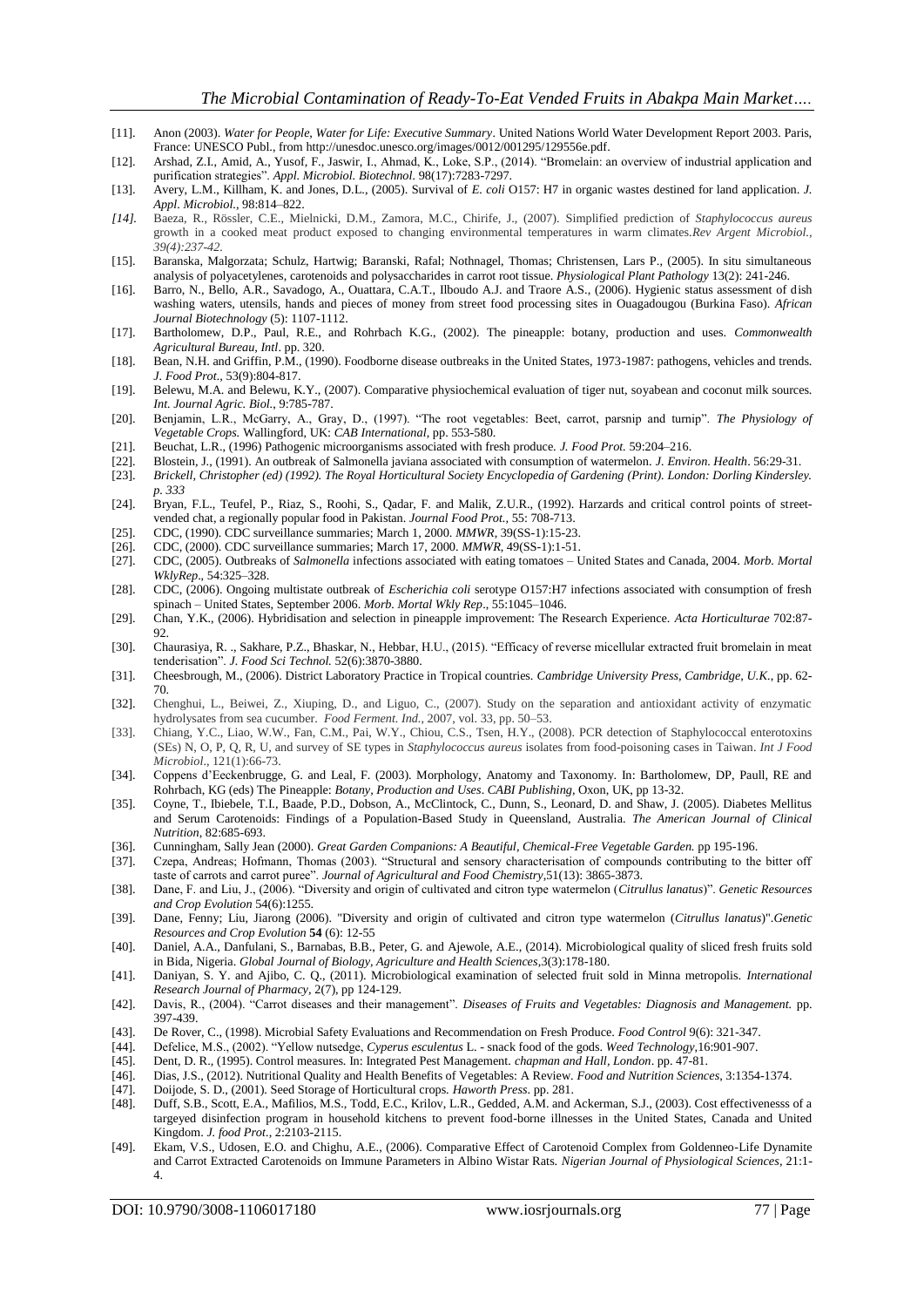- [50]. Elzer- Peters, K., (2014). Midwest Fruit and Vegetable Gardening: Plant, Grow, and Harvest the Best Edibles. *Cool Springs Press*. pp 136.
- [51]. Enujeke E. C., Ojeifo I. M., Nnaji G. U. (2013). Residual effects of organic manure and inorganic fertilizer on maize grain weight and some soil properties in Asaba area of Delta State. *International J. Advanced Biol. Res*. 3(3):433-442.

[52]. Enujeke E.C., (2013). Growth and yield responses of cucumber to five different rates of poultry manure in Asaba area of Delta state, Nigeria. *Int. Res. J. Agric. Sci. Soil Sci.* 3(11):369-375.

- [53]. Faruque, S.M., Albert, M.J., Mekalanos J.J., (1998). Epidemiology, genetics and ecology of toxigenic *Vibrio cholerae*. *Microbiology and Molecular Biology Reviews* 62: 1301-1314.
- [54]. FDA, (2001). Hazard Analysis and Critical Control Point (HACCP); Procedures for the Safe and Sanitary Processing and Importing of Juices. *Federal Register: January 19, 2001,* 66:6137–6202.
- [55]. Fowoyo, P.T., (2012). Microbiological assessment of air contamination of vended foods sold in the main market in Lokoja, Kogi state, Nigeria. *Research Journal of Biological Sciences*, 7(9-12):355-360.
- [56]. Francis, G.A., Thomas, C. and O'Beirne, T., (1999). The microbiological safety of minimally processed vegetables. *International Journal of Food Science and Technology*, 34: 1-22.
- [57]. Francis, S.O., Morufu, E.B. and Adedeji, G.T., (2013). Antisecretory Effects of Watermelon (Citrullus lanatus) Juice in Male Albino Rats. *Annual Review & Research in Biology.* 3(4): 358-366.
- [58]. Frank-Peterside, N. and Warribor, O., (2006). Bacteria-associated spoilage of fluted pumpkin leaves and their effect on the chlorophyll content. *Nig. Journal of Microbiol.*, 20(1):751-756.
- [59]. Gilani, A.H., Shaheeri, F., Saeed, S.A., Bibi, S., Irfamillah-Sadiq, M. and Faiz, S. (2000). Hypotensive Action of Coumarin Glycoside from *Daucus carot*. *Phytomedicine*, **7**:423-426.
- [60]. Gill, N.S., Bansal., R.K., Garg, M., Sood., S., Muthuraman, A., and Bali., M., (2010). Evaluation of antioxidant, antiinflammatory and analgesic potential of Citrullus lanatus seed extract in rodent model. *The Internet Journal of Nutrition and Wellness*, 9 Number 2.
- [61]. Gordon, T.R. and Martyn, R.D., (1997). The evolutionary biology of *Fusarium oxysporum*. *Annual Review of Phytopathology*, 35:111-128.
- [62]. Gramenzi, A., Gentile, A., Fasoli, M., Negri, E., Parazzini, F. and La Vecchia, C. (1999). Association between Certain Foods and Risk of Acute Myocardial Infarction in Women. *Biol. Microbiol. J*, 300:771-773.
- [63]. Greene, W., (2012). Vegetable Gardening the Colonial Williamsburg Way: *18th - Century Methods for Today's Organic Gardeners.*  pp. 81.
- [64]. Hartke, A., Bouche, S., Laplace, J.M., Benachour, A., Boutibonnes, P. and Auffray, Y., (1995). UV-inducible proteins and UVinduced cross-protection against acid, ethanol, H2O<sup>2</sup> or heat-treatments in *Lactococcus-lactis* subsp *lactis*. *Arch*. *Microbiol*., 163:329–336.
- [65]. Hedberg, C.W. and Osterholm, M.T., (1993). Outbreaks of food-borne and water-borne viral gastroenteritis. *Clinical Microbiology Reviews* 6: 199–210.
- [66]. Hill, D. S. and Waller, J. M., (1999). Pests and Diseases of Tropical Crops, Vol. 2 (ed.). *Longman, Ghana*. p.179-182.
- [67]. Huang, S., Zhang, Z., Lucas, W., Ruan, J., Qian, W., Wang, M., (2009). The genome of the cucumber, *Cumis sativus* L. *Nature Genetics* 4(12):1275-1281.
- [68]. Hutchison, M.L., Walters, L.D., Moore, A., Crookes, K.M. and Avery, S.M., (2004). Effect of length of time before incorporation on survival of pathogenic bacteria present in livestock wastes applied to agricultural soil. *Appl. Environ. Microbiol.,* 70:5111–5118.
- [69]. Islam, M., Morgan, J., Doyle, M.P., Phatak, S.C., Millner, P. and Jiang, X., (2004). Fate of *Salmonella enteric* serovars *typhimurium* on carrots and radishes grown in fields treated with contaminated manure composts or irrigation water. *Appl. Environ. Microbiol*., 70:2497–2502.
- [70]. Janisiewicz, W.J., Conway, W.S., Brown, M.W., Sapers, G.M., Fratamico, P. and Buchanan, R.L., (1999). Fate of *Escherichia coli* O157:H7 on fresh-cut apple tissue and its potential for transmission by fruit flies. *Appl. Environ. Microbiol.,* 65:1–5.
- [71]. Jiyun, A., Wonhee, C., Suna, K., and Taeyoul, H., (2011). Anti-diabetic effect of watermelon (*Citrullus* vulgaris, Schrad) on Streptozotocin-induced diabetic mice. *Food Science and Biotechnology*, Volume 20(1): 251-254.
- [72]. Kalia A., Gupta, R.P., (2006). *Handbook of fruit and fruit processing*, 1st Edition, Blackwell publishing, pp. 3-28.
- [73]. Kaplan, J.E., Campbell, D.S., (1982). Frequency of Norwalk like pattern of illness in outbreak of acute gastroenteritis. *Am. J. Pub Health,* 72:1329 – 1332.
- [74]. Kaplan, J.E., Feldman, R., Campbell, D.S., Lookabaugh, C., (1982). The frequency of a Norwalk-like pattern of illness in outbreaks of acute gastro-enteritis. *American Journal ofPublic Health* 72:1329-1332.
- [75]. Kim, K.Y., Kimb, H.T., Kim, D., Nakajimad, J. and Higuchi, T., (2009). Distribution characteristics of airborne bacteria and fungi in the feedstuff-manufacturing factories. *J. Hazard Mat.*, 169:1050-1060.
- [76]. Krech, S., McNeill, J. R., Merchant, Carolyn (2004). *Encyclopedia of World Environmental History*. p. 1071.
- [77]. Kudva, I.T., Blanch, K. and Hovde, C.J., (1998). Analysis of *Escherichia coli* O157:H7 survival in ovine or bovine manure and manure slurry. *Appl. Environ. Microbiol.,* 64:3166–3174.
- [78]. Larkin, R.P. and D.R. Fravel. 1998. Efficacy of various fungal and bacterial biocontrol organisms for control of Fusarium wilt of tomato. Plant Dis. 82:1022-1028.
- [79]. Leyer, G.J. and Johnson, E.A., (1993). Acid adaptation induces cross-protection against environmental stresses in *Salmonella typhimurium*. *Appl. Environ. Microbiol*., 59:1842–1847.
- [80]. Lindqvist, R., Andersson, Y., De Jong, B., Norberg, P., (2000). A summary of reported foodborne disease incidents in Sweden, 1992-1997. *Journal of Food Protection*, 63:1315-1320.
- [81]. Little, C.L. and Mitchell, R.T., (2004). Microbiological quality of pre-cut fruits, sprouted seeds and unpasteurized fruit from retail and production premises in UK. *Public Health*, 7(3): 567-70.
- [82]. Loiy Elsir Ahmed Hassan; Hasnah Mohd Sirat; Sakina M. Ahemd Yagi1; Waleed, S. Koko; and Siddig Ibrahim Abdelwahab, (2011). In vitro Antimicrobial activities of chloroformic, hexane and ethanolic extracts of *Citrullus lanatus* var. *citroides* (Wild melon). *Journal of Medicinal Plants Research*. 5(8):1338-1344.
- [83]. Lund, B.M., (1992). Ecosystems in vegetable foods. *J Appl Bact*. Vol. 73(21): 115-135.
- [84]. Mabey, R. (1997). *Flora Britannica*. London: Chatto and Windus. p. 298.
- [85]. Mangila E., Tabiliran F.P., Naguit M.R.A., Malate R., (2007). Effects of Organic Fertilizer on the Yield of Watermelon. *Threshold 2. January-December*, *2007,* pp 27-35.
- [86]. McKenzie, G., (2010). "A Little Bit of History". *Journalof the Bromeliad Society* 39(3):187-189.
- [87]. Meagan, M. Kennelly; Francisco, M. Cazoria; Antonio de Vicente; Cayo Ramos; and George, W. Sundin, (2007). *Pseudomonas syringae,* diseases of fruit trees: Plant Diseases. *The American Phytopathological Society*, 91(1): 4-17.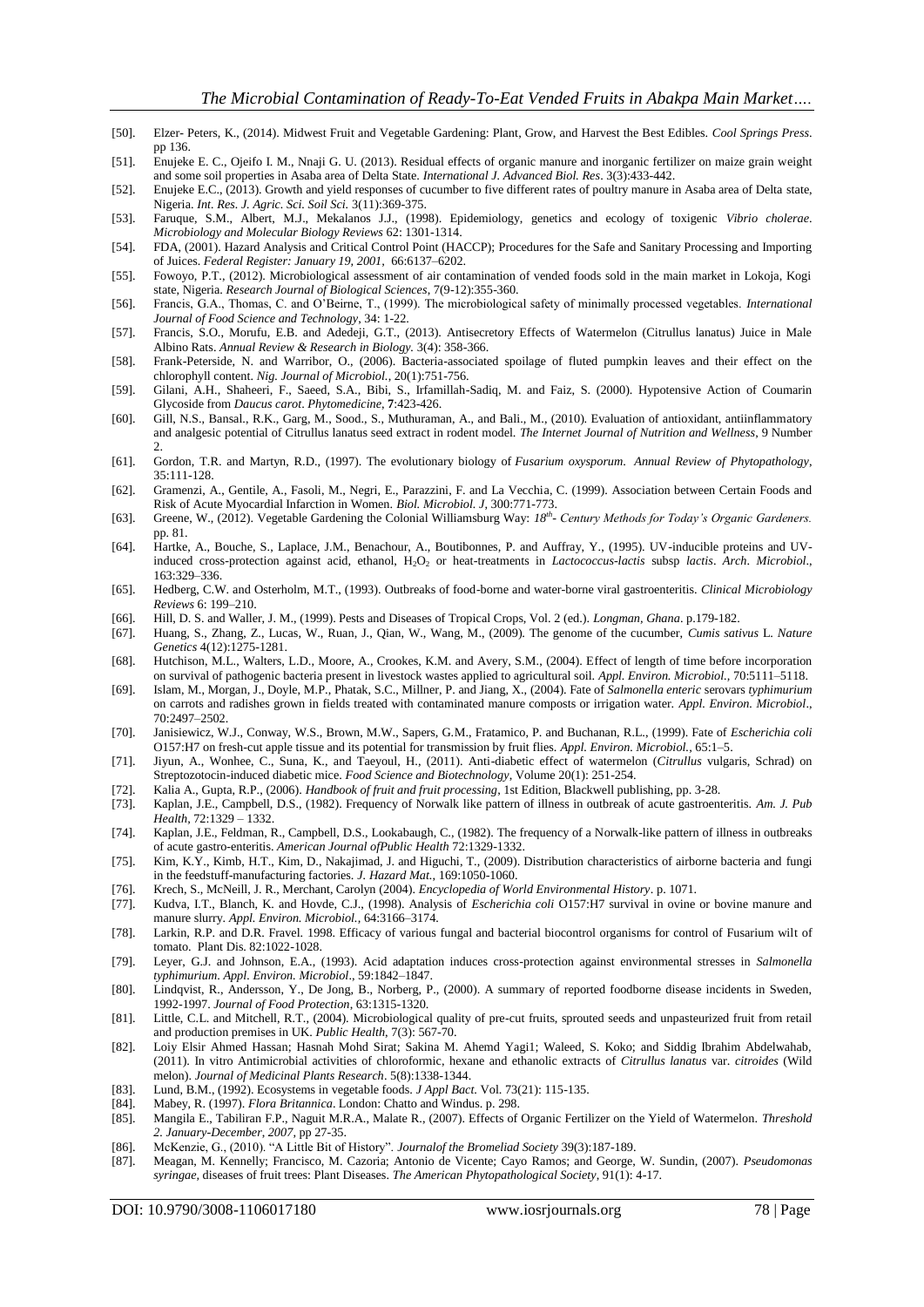- [88]. Mensah, P., Owusu-Darko, K., Yeboah-Manu, D., Ablordey, A., Nkrumah, F.K., Kamiya, H., (1999). The role of street food vendors in transmission of enteric pathogens, *Ghana med. J*. 33:19-29.
- [89]. Ministry of Health and Welfare of Japan, (1997). National Institute of Infectious Diseases and Infectious Disease Control Division. Verocytotoxin producing *Escherichia coli* (enterohaemorrhagic *E. coli*) infection, Japan, 1996-June 1997, *Infectious Agents Surveillance Report* 18: 153-154.
- [90]. MMWR-Report. (2001). Norwalk-like Viruses*. Public Health Consequences and Outbreak Management*, *CDC, Atlanta, Georgia*, 30333. June 1. Vol 50, No RR-9.
- [91]. Moller Nielsen, E., Skov, M.N., Madsen, J.J., Lodal, J., Brochner Jespersen, J. and Baggesen, D.L., (2004). Verocytotoxinproducing *Escherichia coli* in wild birds and rodents in close proximity to farms. *Appl. Environ. Microbiol.,* 70:6944–6947.
- [92]. Muinde, O. K., and Kuria, E., (2005). Hygienic and safety practices of vendors of street foods in Nairobi, Kenya. *A. J. Food Agric. Nutritional Development*, 5:1-18.
- [93]. NACMCF, (1999). National Advisory Committee on Microbiological Criteria for Foods. Microbiological safety evaluations and recommendations on fresh produce. *Food Control* 10: 117-143.
- [94]. NACMCF, (1999). National Advisory Committee on Microbiological Criteria for Foods: Microbiological safety evaluations and recommendations on sprouted seeds. *InternationalJournal of Food Microbiology*, 52: 123-153.
- [95]. Natvig, E.E., Ingham, S.C., Ingham, B.H., Cooperband, L.R. and Roper, T.R., (2002). *Salmonella enterica* serovar *typhimurium* and *Escherichia coli* contamination of root and leaf vegetables grown in soils with incorporated bovine manure. *Appl. Environ. Microbiol.,* 68:2737–2744.
- [96]. Nester, E.W., Anderson, D.G., Roberts, C.E., Pearsall, N.W. and Nester, M.T., (2010). Microbiology: A Human Perspective, (3rd ed). *McGraw Hill Plc., New York*. p. 590.
- [97]. Nicholson, F.A., Groves, S.J. and Chambers, B.J., (2005). Pathogen survival during livestock manure storage and following land application. *Biores. Tech.,* 96:135–143.
- [98]. Nicolle, C., Cardinault, N., Aprikian, O., Busserolles, J., Grolier, P., Rock, E., Demigné, C., Mazur, A., Scalbert, A., Amouroux, P. and Rémésy, C., (2003). Effect of Carrot Intake on Cholesterol Metabolism and on Antioxidant Status in Cholesterol-Fed Rat*. European Journal of Nutrition*, 42: 254-261.
- [99]. Nielsen, A.C., (2006). Consumers and ready-to-eat meals: A global ACNielsen report. December 2006. ACNielsen Inc., USA. http://dk.nielsen.cpm/reports/GlobalRTE ReportDec06.pdf.
- [100]. Nweze, E.I., (2010). Aetiology of diarrhoea and virulence properties of diarrhoeagenic *Escherichia coli* among patients and healthy subjects in Southeast Nigeria. *J. Health Popul. Nutri.* 28:245-252.
- [101]. Odebisi-Omokanye, M.B., Oke, M.A., Ahmed El-Imam, A. M., Ajijolakewu, A.K. and Salaudeen, B.I., (2015). Microbiological Quality and Safety of pre-cut fruit retailed in Ilorin, Kwara State, Nigeria.*Fountain Journal of Natural and Applied Sciences*, 4(1):  $19 - 26.$
- [102]. Odoemelan, S.A., (2003). Chemical composition and functional properties of conophor nut flour (*Tetracarpidium conophorum*) flour. *Int. J. Food Sci. Technol*., 38:729-734.
- [103]. Ogugbue, C.J., Mbakwem-Aniebo, C., Akubuenyi, F., (2011). Assessment of microbial air contamination of post processed gari on sale in markets. *Afri. J. Food Sci.*, 5:503-512.
- [104]. Okafor, J.N.C., Mordi, J.I., Ozumba, A.U., Solomon, H.M. and Olatunji, O., (2003). Preliminary studies on the characterisation of contaminants in tiger nuts (yellow variety). *Proceedings of 27th Annual Nigerian Instistute of Food and Science and Technology (NIFST), conference*, pp. 210-211.
- [105]. Okonko, I.O., Adejoye, O.D., Ogunnusi, T.A., Fajobi, E.A. and Shittu, O.B., (2008). Microbiological and physiochemical analysis of different water samples used for domestic purposes in Abeokuta and Ojota, Lagos State, Nigeria. *Afri. J. Biotechnol.*, 7:617-621.
- [106]. Okonmah L.U., (2011). Effects of different types of staking and their cost effectiveness on the growth, yield and yield components of cucumber (*Cumumis sativa* L). *Int. J. of Agric. Sci.* Vol. 1 (5): 290-295.
- [107]. Oluwatoyin Afolabi, Adejare Oloyede, Wasiu Abibu, Adeola Adeyanju, (2015). Microbial Safety of Polyethylene Packaged Sliced Fruits Sold in Abeokuta, South-West Nigeria. *Journal of Natural Sciences Research*, 5(13):16-21.
- [108]. Olsen, S.J., MacKinon, L.C., Goulding, J.S., Bean, N.H., Slutsker, L., (2000). Surveillance for Foodborne Disease Outbreaks-United States, 1993-1997.*MMWR* March 17 49(SS01):1-51.
- [109]. Oranusi, S. and Olorunfemi, O.J., (2011). Microbiological safety evaluation of street vended ready-to-eat fruits sold in Ota, Ogun state, Nigeria. *Int. J. Biol. Sci.*, 1:27-32.
- [110]. Oviasogie, F.E., Ogofure, A.G., Beshiru, A., Ode, J.N. and Omeje F.I., (2015). Assessment of fungal pathogens associated with orange fruit spoilage sold in Benin metropolis*. Afr. J. Microbiol. Res*,Vol. 9(29), pp. 1758-1763.
- [111]. Parry, C.M., Hien, T.T., Dougan, G., White, N.J. and Farrar, J.J., (2002). Typhoid fever. *New Engl. J. Med.*, 347:1770-1782.
- [112]. Pascual-Seva, N., San-Bautista, A., López-Galarza, S., Maroto, J.V. and Pascual, B., (2012). Yield and irrigation water use efficacy for ridge and bed cultivated chufa (*Cyperus esculentus* L. *sativus boeck*). *Acta Hort.* 936:125-132.
- [113]. Pasquerella, C., Pitzurra, O. and Savino, A., (2000). The index of microbial air contamination. *J. Hosp. Infect.*, 46:241-256.
- [114]. Patil, M.V., Kandhare, A.D. and Bhise, S.D., (2012). Pharmacological Evaluation of Ethanolic Extract of *Daucus carota* Linn Root Formulated Cream on Wound Healing Using Excision and Incision Wound Model. *Asian Pacific Journal of Tropical Biomedicine*, 2:646-655.
- [115]. Pegg, K.G., (1993). Diseases. In Broadley, R.H., Wassman, R.C. and Sinclair, E. (eds). Pineapple: Pests and Disorders. *Queensland Department of Primary Industries*, Brisbane, pp. 21-29.
- [116]. Rezende, B., Filho, A., Junior, A., Porto, D., (2011). Economic analysis of cucumber and lettuce intercropping under greenhouse in the winter-spring. *Ann. Braz. Acad. Sci.* 83(2):705-717.
- [117]. Rohrbach, K.G., Bartholomew, D.P., Paul, R.E., (2003). Pests, diseases and weeds. *In. CABI*, New York. pp. 203-252.
- [118]. Rohrbach, K.G., Leal, F. and Coppens d'Eeckenbrugge, G. (2003). History, distribution and world production. In: Bartholomew, DP, Paull, RE and Rohrbach, KG (eds). *The Pineapple: Botany, Production and Uses*. *CABI Publishing*, Oxon, UK, pp. 1-12.
- [119]. Rose, F., (2006). *The Wild Flower Key*. London: Frederick Warne. p. 346.
- [120]. Ross, M.A., Lembi, C.A., (2008). Applied Weed Science (3rd edition). *Prentice Hall,* pp. 322.
- [121]. Rubatsky, V.E., Quiros, C.F., Siman, P.W., (1999). *Carrots and Related Vegetable Umbelliferae.* pp 6-28.
- [122]. Sánchez-Zapata, E., Fernández-López, J., Angel Pérez-Alvarez, J., (2012). "Tiger nut (*Cyperus esculentus*) commercialisation: Health Aspects, Composition, Properties and Food applications". *Comprehensive Reviews in Food Sci. and Food Safety*, 11:366- 377.
- [123]. Sanewski, G. and Scott, C., (2000). The Australian pineapple industry. In: Subhadrabandhu, S. and Chairidchai, P. (eds) Proceedings of the Third International Pineapple Symposium. *International Society for Horticultural Science,* Pattaya, Thailand, pp 53-55.